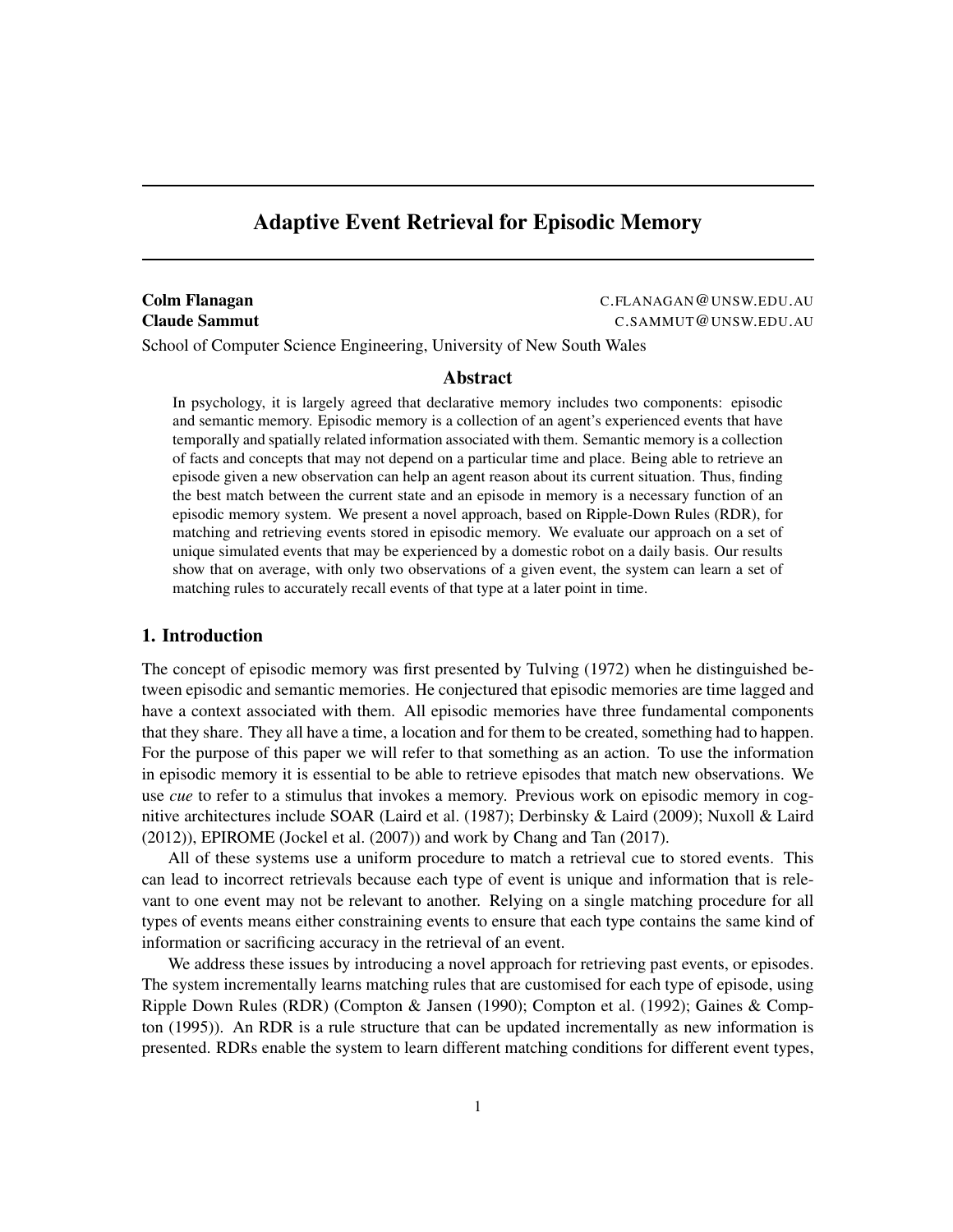#### C. FLANAGAN AND C. SAMMUT



Figure 1: A person sees rain which correctly recalls an experience of getting caught outside.

depending on what is relevant to that event. For example, in one event, a glass falls off a table and breaks and a robot must clean it up. In another event, a friend comes to visit on a Monday evening and the robot makes a cup of tea. Both are events that are likely to occur in a typical home and both events have mostly the same types of information present, a time, a location, an action, etc. However, as should become clear on a second observation of a glass falling, the time and location of that event is irrelevant. A glass can fall off any table, anywhere, at anytime and the consequences are the same, whereas a friend coming to visit on a Monday evening may be a ritual and the time and location of that event are relevant to the recall. If a friend were to visit on a Friday evening, it may trigger a different memory, as the context is different and you no longer wish for the robot to make a cup of tea, but get a beer from the fridge.

Case Based Reasoning (CBR) research has explored the issue of episodic recall extensively. However, there are several problems that previous approaches fail to address. CBR methods, such as [Homem et al.](#page-17-2) [\(2020\)](#page-17-2) usually rely on a qualitative similarity measure, which is often a simple calculation based on the quantity of common information between two cases. [Smyth & Keane](#page-18-2) [\(1994\)](#page-18-2) note that instead of simply retrieving the most similar cases a system should retrieve the case that is most easily adaptable to achieve the goal of the current task. They use a look ahead method that models the cost of adapting a particular case to solve the goal before retrieving it. Modelling the cost of adapting a case in memory to the current observation is important, and in a domain where the actions that an agent needs to execute are finite and known, such as a warehouse, this works well. However, in a domestic environment, a robot may have to perform the same kinds of tasks in a variety of contexts for different reasons. Therefore, modelling the cost of adaptation is very difficult and often impossible. This is largely due to the fact that different kinds of events have different information that is relevant. Therefore, an adaptive recall policy is needed. Learning such a policy using an RDR provides this capability and because RDRs are trained incrementally, we do not need to collect a large data set before being able to use the policy.

An RDR update occurs when a new case is not correctly classified by the existing set of rules. This new case becomes a "cornerstone case", which can be used to explain why a new rule was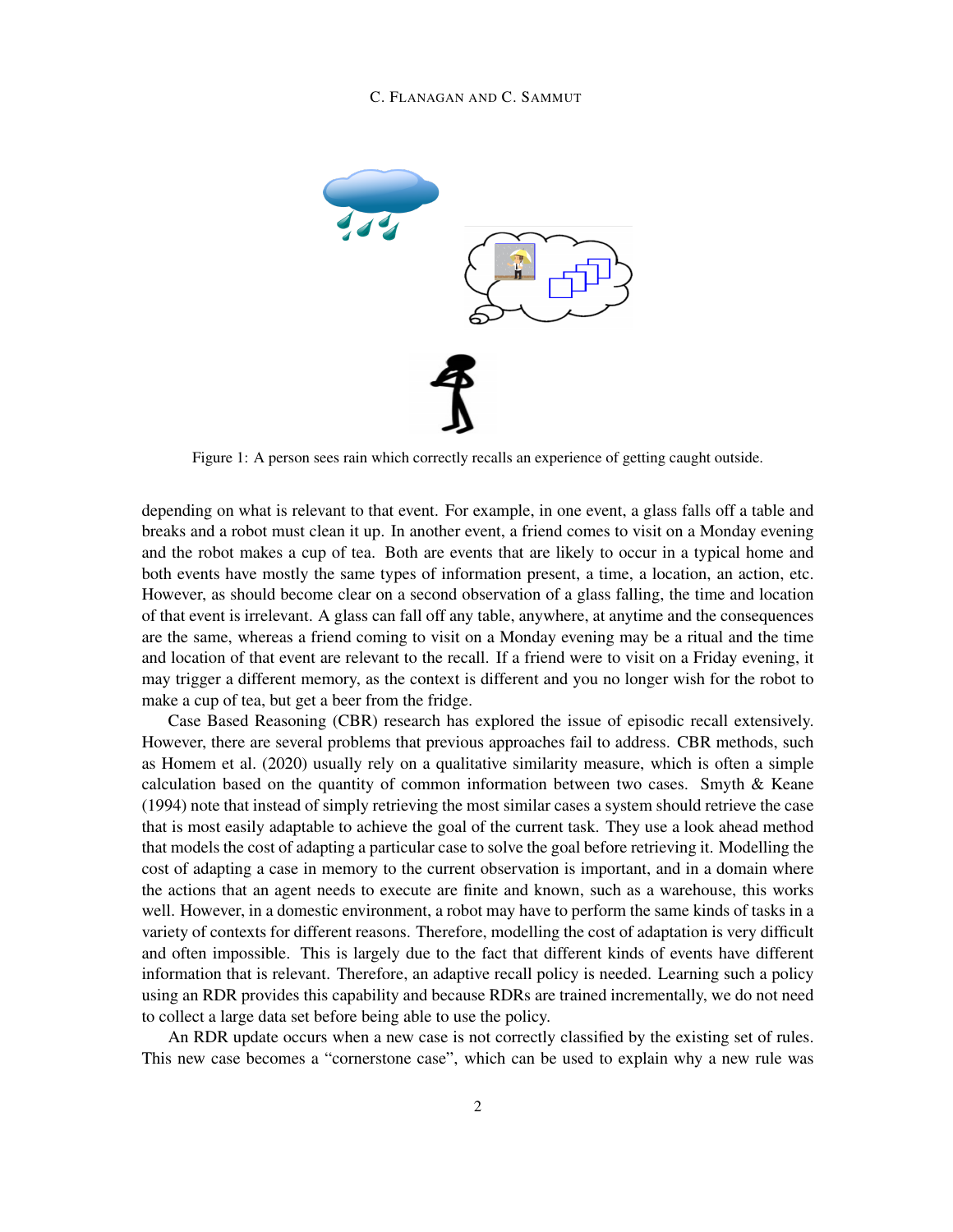created. People often find an explanation clearer when presented with examples. In this case, the explanation describes the differences between cases that caused the system to produce different conclusions. Explanation is important in a domestic robot as people tend to trust a system more if it can explain its decisions [\(Korpan & Epstein](#page-17-3) [\(2018\)](#page-17-3)).

We show that an adaptive matching procedure achieves highly accurate recollection of relevant episodes, with minimal training. We also show how RDRs address many of the issues that we have identified with current episodic recall techniques, such as noisy retrieval cues or nearest neighbour techniques matching incorrect events. We evaluate our approach on ten different types of simulated events.

# 2. Related Work

Episodic memory in AI often takes its inspiration from cognitive psychology. Episodic memory was first described by Tulving [\(1972\)](#page-18-0) when he distinguished between episodic and semantic memory. This definition was further extended, in 1983 [\(Tulving](#page-18-3) [\(1983\)](#page-18-3)), when Tulving conjectured that declarative memory was composed of both episodic and semantic memories. Episodic memories are collections of events experienced by a person and are highly contextualised. This means that each memory has a time, a location and an action associated with it.

Wheeler  $\&$  Ploran [\(2009\)](#page-18-4) propose a similar definition, however they provide more scientific evidence for the theory by presenting studies showing how people can be episodically, but not semantically impaired and how people who are episodically impaired are significantly less capable at performing cognitive functions.

In AI, much of the work to date using episodic memory has focused on improving an agent's performance on a given task. [Liu et al.](#page-17-4) [\(2017a](#page-17-4)[,b\)](#page-17-5) propose using episodic memory to improve robot planning under uncertainty. The idea is that the use of previously observed events can reduce aliasing in perceptual data. [Botvinick et al.](#page-16-5) [\(2019\)](#page-16-5) look at how episodic memory can be used to improve traditional reinforcement learning techniques by showing how it can be used for more efficient sampling. [Lin et al.](#page-17-6) [\(2018\)](#page-17-6) also address the issue of sample inefficiency in reinforcement learning using episodic memory. Here they use episodic memory to supervise an agent during training, the idea being that episodic control can remember experiences during training that returned a high reward and then replay these experiences during evaluation.

The use of episodic memory has been quite prevalent in dynamic memory networks for question answering, as addressed by [Xiong et al.](#page-18-5) [\(2016\)](#page-18-5) and [Kumar et al.](#page-17-7) [\(2016\)](#page-17-7). The episodic memory module passes a memory from one hidden state of a network to the next. The episodic memory system can make multiple passes over the input, gaining a better understanding of the question.

Much of the above work focuses on using episodic memory for neural networks or reinforcement learning and is used in a very different context to how we are using episodic memory in this paper.

In cognitive robotics, [Derbinsky & Laird](#page-16-0) [\(2009\)](#page-16-0) describe an episodic memory system in the SOAR cognitive architecture [\(Laird et al.](#page-17-0) [\(1987\)](#page-17-0)) and discuss how it can be efficiently implemented. To retrieve events, SOAR finds the nearest neighbour to a retrieval stimulus, referred to as a cue. Nearest neighbour methods are vulnerable to retrieving incorrect episodes, especially when two episodes are semantically similar. While SOAR addresses many of the problems that are associated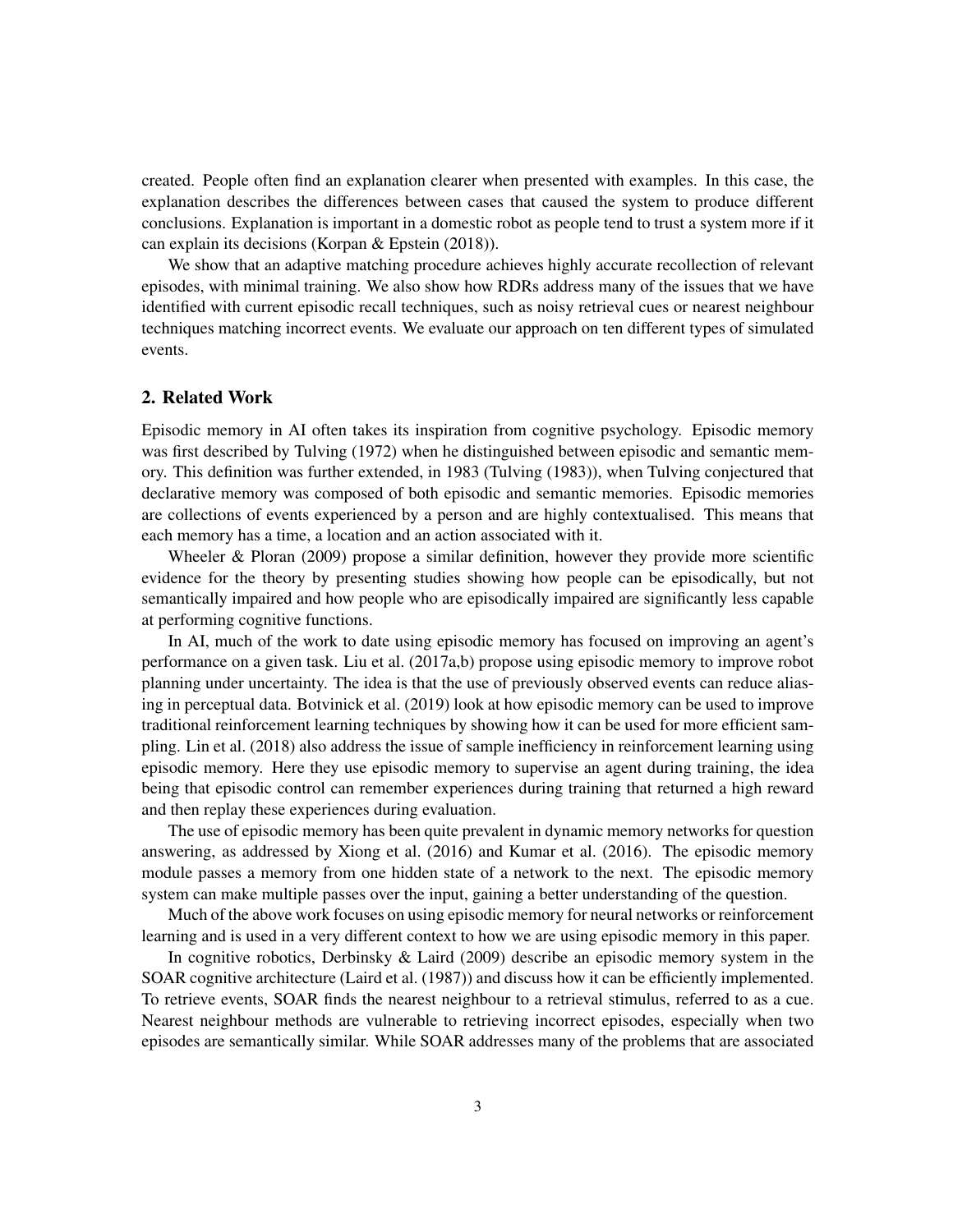#### C. FLANAGAN AND C. SAMMUT

with nearest neighbour techniques, for example by providing agents with meta-data to detect subperfect matches, it is still not guaranteed to retrieve the correct match. The use of RDRs ensures that if the correct event is in the collection of episodic memories, it will be retrieved and nothing will be retrieved if that event is not present. In the latter case, a new episode is created and stored.

In SOAR, an event is created every time an agent performs an action. While this is a valid approach, events may occur independently of the agent's actions and may occur even when the agent is not present.

[Nuxoll & Laird](#page-18-1) [\(2012\)](#page-18-1) show how episodic memory can enhance an agent's cognitive capabilities. They use an activation function to determine whether or not an episode should be kept or thrown away. This is an essential functionality, as it prevents an episodic database from getting too large. While we do not address this issue in this paper we do acknowledge the extent to which is can improve performance in retrieving episodic memories and we note that lacking it is a limitation of this work.

Similar to Derbinksy and Laird, they store an episode every time the agent performs an action in the world. This approach is applicable when the world that the agent inhabits is a game and its only job is to play the game. Our agent is a domestic robot, operating in a home environment, with other human and robotic agents. The robot's world model consists of a database of predicates, and events are detected as a change of state, i.e. a change in the database. Thus, a new episode may be recorded independently of an agent's actions, even if the agent did not explicitly observe the event at the time that it occurred, but detected a change later. This could occur if, say the robot left a room and returned to find it different to when it left, inferring that some exogenous action occurred to cause the change. Like SOAR, we store all events generated by an action, but this need not always be necessary. For example, as people we rarely remember subconscious actions that have become automatised through practice.

EPIROME [\(Jockel et al.](#page-17-1) [\(2007\)](#page-17-1)) is a framework for investigating high-level episodic robot memory, in which episodes are divided into perceptual, command and intentional types. While these apply to robots operating in a real world environment, they are "hardcoded" into their framework, whereas our system can handle new event types, because we learn the matching procedures.

[Rosenthal & Veloso](#page-18-6) [\(2012\)](#page-18-6) describes a system that incorporates something similar to episodic memory. Their robot requests people to help it around an office in a way that limits interruptions. For this, they need a knowledge base of who will be in a particular office at a particular time and who is willing to help. The knowledge base is very episodic in its structure, even though the paper does not explicitly mention episodic memory.

Case Based Reasoning (CBR) attempts to solve problems based on solutions to similar problems that have been previously seen. [Kolodner](#page-17-8) [\(2014\)](#page-17-8) and [Sharma & Sharma](#page-18-7) [\(2020\)](#page-18-7) review recent work on CBR. In retrieving cases, many CBR methods use a two-phased approach. This typically involves a simple, inexpensive retrieval to select some candidate matches, followed by a more fine-grained method for ranking the matches. [Kendall-Morwick & Leake](#page-17-9) [\(2014\)](#page-17-9) compare popular two-phased retrieval methods and note the design considerations necessary for efficient and effective recall. For example, one of the common methods for efficient recall is to have a fixed retrieval window in the phase-1 retrieval so that the phase-2 retrieval time is capped. They conclude that different domains have different demands for retrieval strategies as would be expected.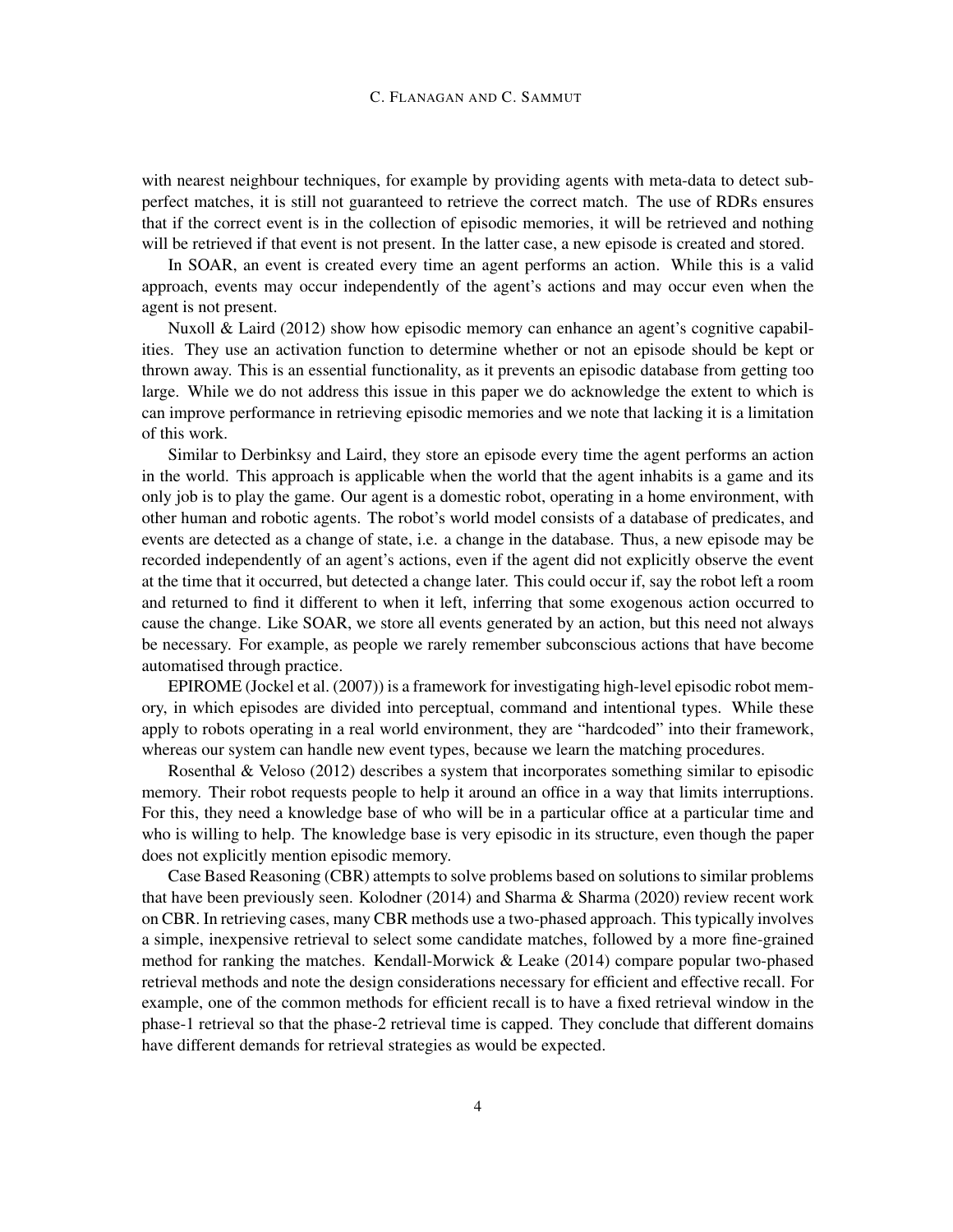This paper mainly focuses on accurate event retrieval. Aside from SOAR, or its variants, this has received limited attention in the context of cognitive robots. [Lim et al.](#page-17-10) [\(2011\)](#page-17-10) use a *compound cue* to retrieve events, which is problematic because it relies on several matches of attributes of two events. In a large enough collection of events, this will almost certainly lead to multiple matches. [Shen et al.](#page-18-8) [\(2013\)](#page-18-8) propose a method that can retrieve events even with partial or noisy matching cues. This method has been subsequently out performed by Chang  $\&$  Tan [\(2017\)](#page-16-1), who propose a method that is based on a generalised self organising neural network known as Adaptive Resonance Theory. The problem however, is that while it performs well on noisy or partial matching cues, there will still be incorrect retrievals.

The use of RDRs removes the problem of noisy or partially matched cues, as will become clear later. We argue that information contained in an event is context dependent and that one type of information that is relevant to one kind of event is irrelevant to another. To attempt to fit one retrieval method to all types of events does not work in a complex environment, such as that of a domestic robot. Therefore, we present this novel approach for retrieving events stored in episodic memory using ripple down rules. We also present our method for representing events. After training a ripple down rule on a given event type just once, we can achieve highly accurate recall.

# 3. Event Representation

Many of the above mentioned systems represent events as actions of an agent in a particular situation. However, events may also be due to exogenous actions and, may not be observed by the agent at the time that the event occurred. Therefore, our representation of an event is based on a qualitative state change in the world model.

Actions are defined using the PDDL task planning language. The current state of the world is represented by a set of predicates organised within a topological map. Recall that our application domain is that of a domestic robot. A map of the environment is a fundamental component in its planning, reasoning and communication with other agents. An initial geometric map is generated by the robot's simultaneous localisation and mapping (SLAM) system. This is converted into a topological map that includes labels of regions, e.g. the rooms of a house and objects in them. Predicates in the world model include spatial relations between those objects and regions. For example, the agent's position may be represented by an  $(agent_at ?wp)$  predicate where wp represents the current way point such as kitchen or dining room. All actions have preconditions and effects. If, at one point in time, the preconditions of an action are satisfied and if at some point in the future the effects of an action have been achieved, then it is assumed that that action must have occurred.

Let a predicate,  $P$ , represent a belief in the world. Let,  $A$ , be an action and let the world at time, t, be represented by  $\Gamma_t$ , where

$$
\Gamma_t =
$$

The following is the PDDL representation of a robot moving from one location to another.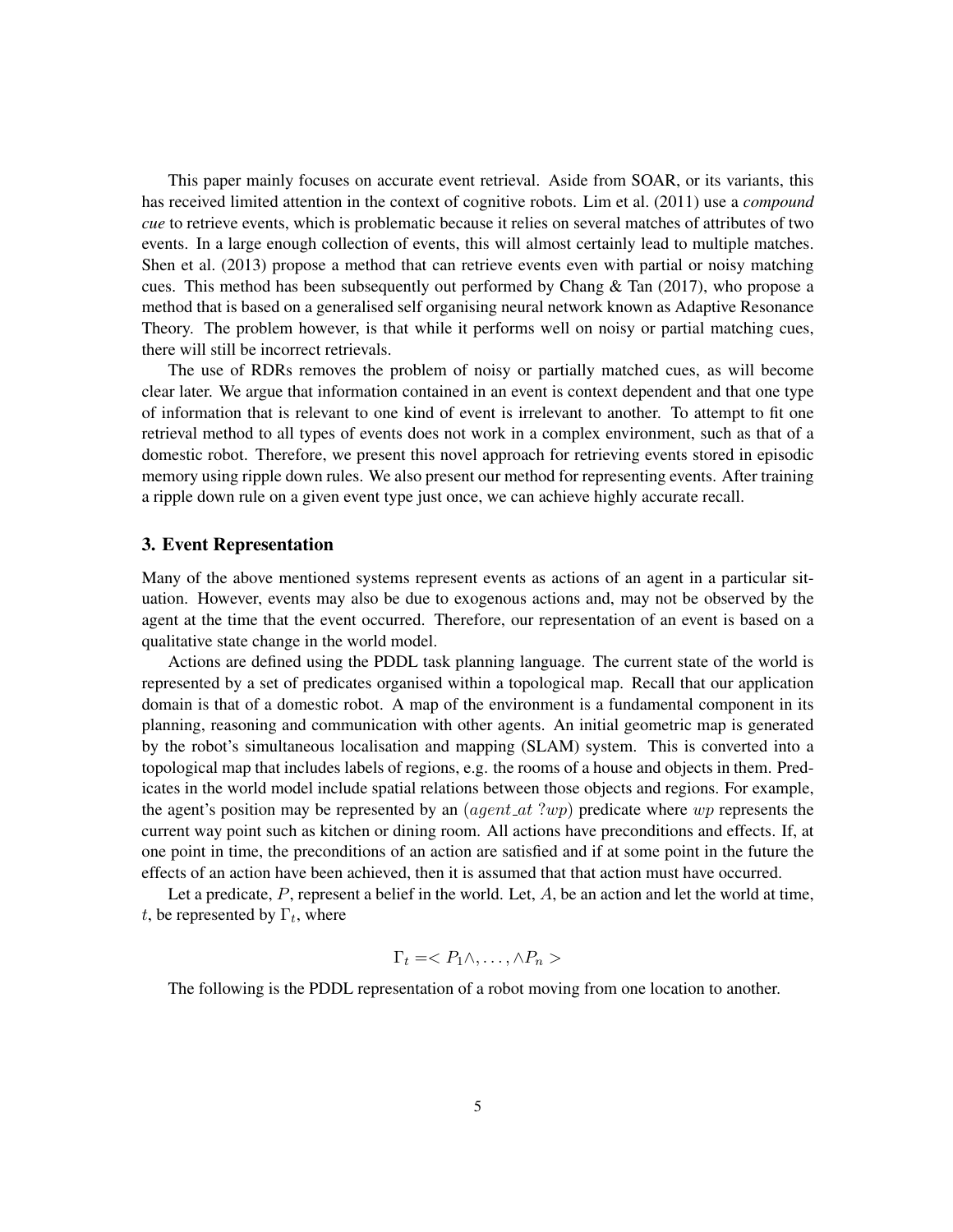```
\therefore action goto_waypoint
  : parameters(?r - robot ? from ?to -waypoint)
  : precondition((robot\_at(?r, ?from))): effect(and
      (not(robot_at(?r, ?from)))(robot\_at(?r, ?to)))
)
```
An alternative way of describing any action uses Allen's temporal logic  $(1990)$ . Let, X, be a state that occurs at time  $t$ .  $Y$ , is a successor state at time  $t+1$  and,  $A$ , is the associated action:

$$
\forall X, Y: X \neq Y \land \{X \succ Y\} \implies A
$$

Or in terms of the world model:

$$
(\Gamma_t \neq \Gamma_{t^*}) \land (\Gamma_t \succ \Gamma_{t^*}) \implies A
$$

This tells us that action A can be deduced if we see state X, followed by state Y provided states  $X$  and  $Y$  are not equal. Making the closed world assumption, the world model tells us everything that is currently believed to be true in the robot's environment. If one of those beliefs changes, then something must have happened. In addition to the action definition, the episodic memory also stores the matching rules, so we need a more complex structure than just the PDDL action model. This will be described in more detail below, where we explain how episodes are represented as frames [\(Minsky](#page-17-11) [\(1975\)](#page-17-11); [McGill et al.](#page-17-12) [\(2008\)](#page-17-12)), in a graph database.

Before we go into these in detail, we address some concerns regarding when we choose to remember an episode. As noted above, the system creates an event when there is a change in the world model. However, this can lead to every change triggering a new episode regardless of how inconsequential that change is. There are several ways that this can be dealt with. We briefly describe these methods below, but a detailed discussion is outside the scope of this paper.

The first method is to have a pre-defined domain where all actions that could possibly happen are already defined. This is how the world must be defined for most planners (e.g. Fast Forward (FF) [Hoffmann](#page-17-13) [\(2001\)](#page-17-13)). This can work, however, it also means that new actions cannot be learnt and must be explicitly added to the domain. The other method is to ignore some events as remembering them has typically proven not to be useful. This involves using some form of attention mechanism and a threshold value, as described by Nuxoll  $\&$  Laird [\(2012\)](#page-18-1). If an event does not excite the attention mechanism above the threshold value, then it is not stored.

The latter method is the most practical for a domestic robot. For example, in the case of a robot getting a person a glass of water, the goal is for the person to have the water. However, in executing the task, several other actions may also be performed, such as going to the tap, picking up a glass,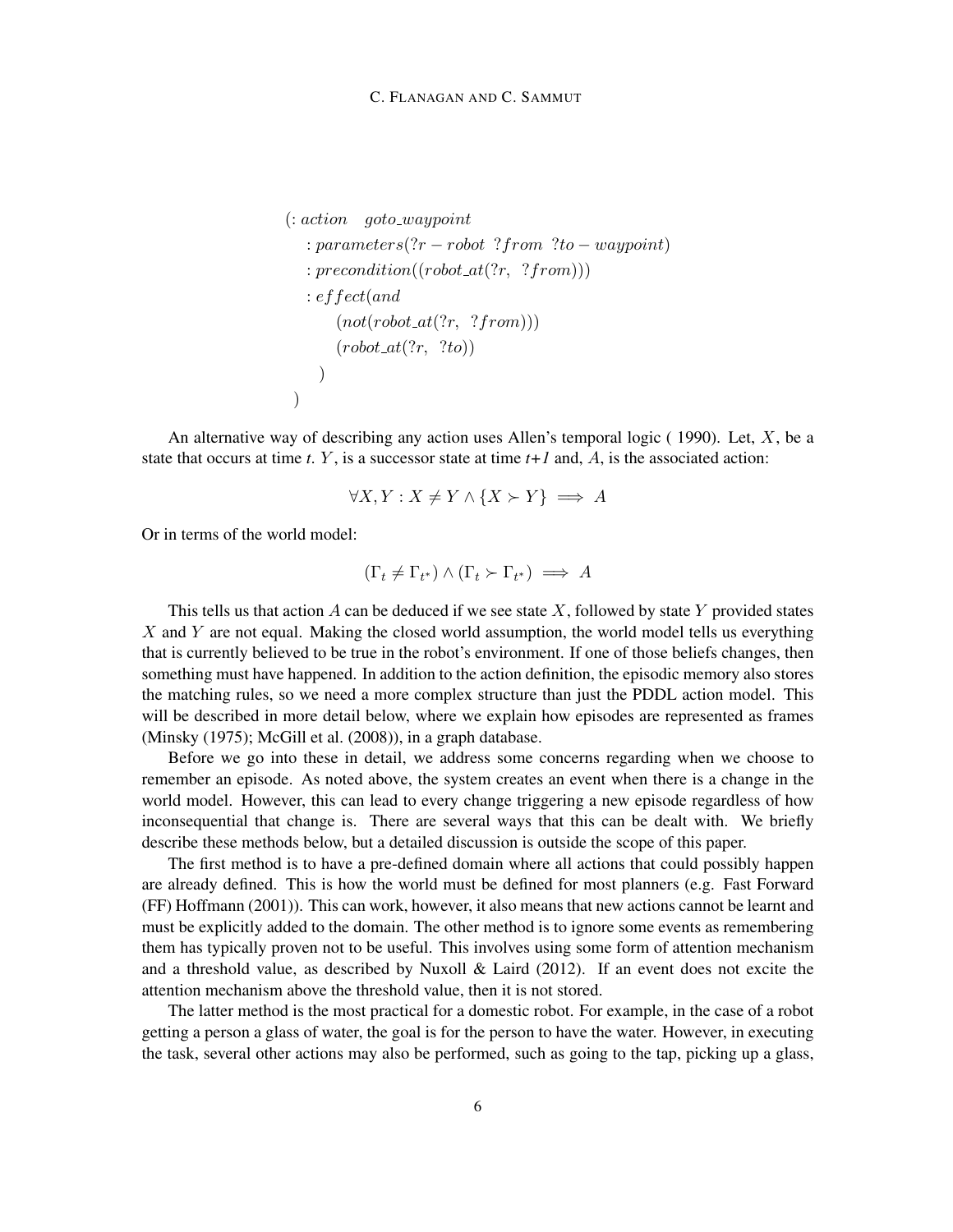filling the glass etc. To prevent biasing the robot with domain specific knowledge, the robot would need to initially consider each of these actions as a separate event. However, over time, the robot should learn that these additional actions are only intermediate to achieving the final goal and are, in themselves, not episodes.

As a consequence, we define an action hierarchy in which a *compound* action may consist of a sequence of intermediate, lower level actions. We represent the compound action as A and the intermediate actions as  $\alpha_n$ , where  $n \in [0, \ldots, t]$ , assuming there are *t* intermediate actions in the sequence:

$$
\mathcal{A} \leftarrow \alpha_t \succ \alpha_{t-1} \succ \cdots \succ \alpha_1 \succ \alpha_0
$$

For ease of explanation we will only use the term *action* to refer to the action that led directly to the goal of the episode and not any of the intermediate actions, if any. Thus, an action in an episode is treated as a single action. As in our previous example of getting a drink for a person, this action can still be described by a PDDL action model, the precondition of which is that the person does not have a drink and the effect is that the person does. It is remembered because it has achieved a goal that was given to it by the human.

Each episode is represented as an instance of a generic frame called *episode* which has slots that contain data that are relevant to the episode. Previous systems, such as [Tecuci & Porter](#page-18-9) [\(2007\)](#page-18-9), represent generic events as a triple, consisting of a context, contents and outcome, where *context* is the setting that an episode took place in, *contents* are the set of events that make up an episode and the *outcome* is the episode's effect.

Our representation is similar, except that the *contents* are replaced by the compound action, mentioned above. Thus, each episode must have an *action* slot. Each episode also has a *time* and a *location* slot. Episodes can be linked to other episodes through a *connected event* slot. A connected event is another event or episode with a temporal relation to the event that it is connected to. These temporal relations are expressed as one of Allen's temporal intervals [\(Allen](#page-16-6) [\(1990\)](#page-16-6)).

To summarise a generic episode has the following slots:

- *action* an instance of generic frame *action*.
- *time* an instance of the generic frame, *time*.
- *location* an instance of the generic frame location.
- *connected events* other events that are connected to this event.
- *other information* any other data that are present at the time of the event

The main difference between our generic episode representation and that of Tecuci and Porter is that we refer to the contents as being a single action rather than a sequence of actions. Initially, each action is treated as a separate event, and that is how we describe events below. To construct a compound action, the system needs a method of identifying commonly occurring action sequences, but that is outside the scope of this paper.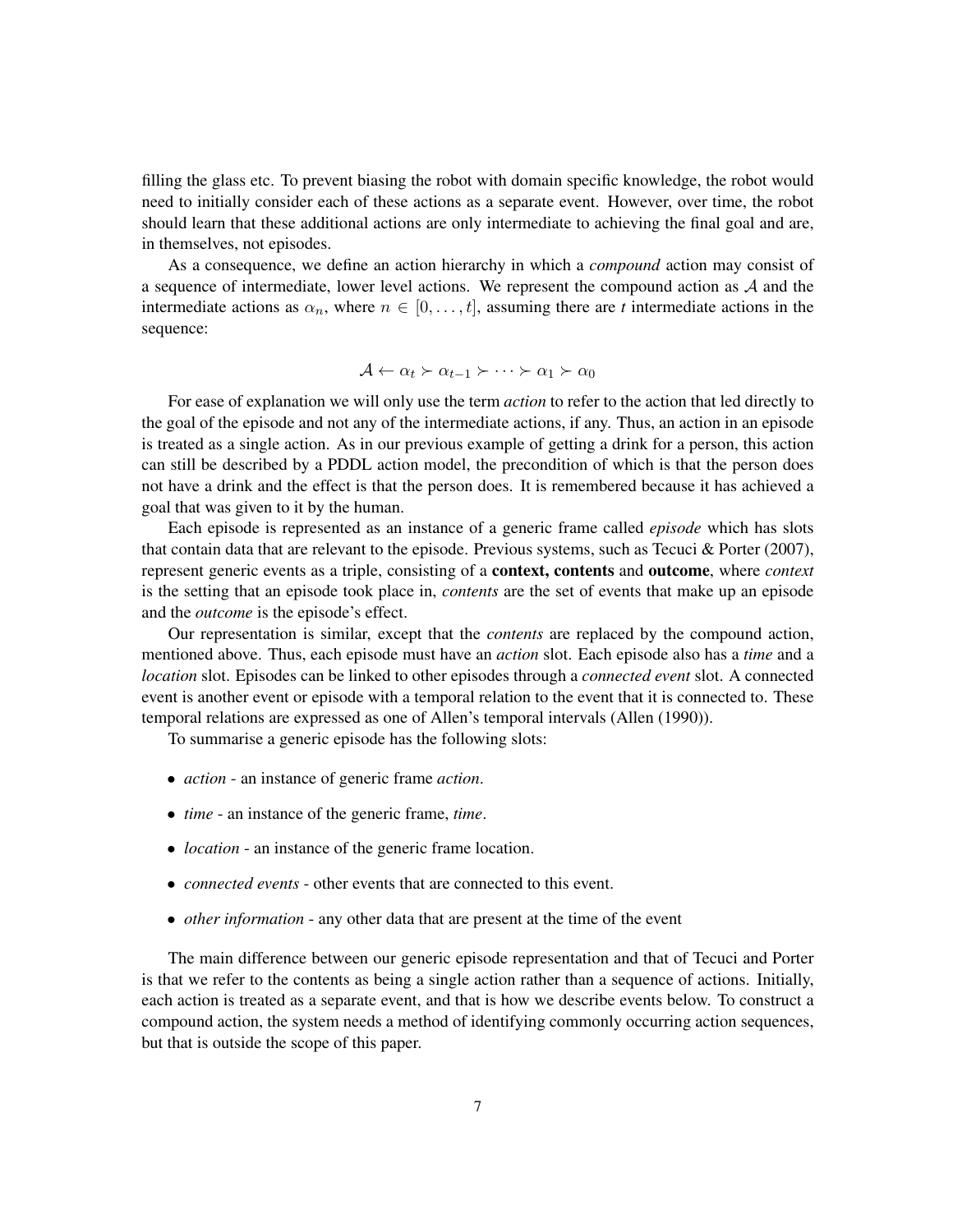An action frame consists of a *name*, *parameters*, *preconditions* and *effects*. Preconditions and effects are predicates that are also frames and contain a *name*, *attributes*, *arity* and whether or not the predicate is negated. Much of this stems from the PDDL representation language. A connected event contains another episode and the temporal relation to the connected event. The temporal relation is one of Allen's temporal intervals. If event  $B$  were to happen after event  $A$  and the two were connected then event B would be the connected event with temporal relation *succeeds*. That is:

 $connected(A, B) \wedge succeeds(B, A)$ 

The *other information* slot is unspecified. It contains whatever data presents to the agent at the time the episode was created.

Every generic frame has its own ripple down rule (RDR). The RDR defines what constitutes a valid match for that type of frame. In the following section, we explain the operation of RDRs and why they are well-suited to learning matching procedures. We then explain how they are used in our system.

# 3.1 Ripple Down Rules

Ripple Down Rules were introduced by [Compton & Jansen](#page-16-2) [\(1990\)](#page-16-2) as a knowledge acquisition method for knowledge-based systems. RDRs are learned incrementally, guided by a trainer. An initial rule serves as the default:

#### if true then no match

If a new case causes a rule to fire when it should not, a new exception rule is added with the correct conclusion. That is, the initial rule is *specialised*. Suppose we are training the RDR to learn to recognise fruit. The default is *no match*. If the next training example is a banana, we may add an exception rule:

> if true then no match except if  $colour = yellow$  then banana

Now suppose, an apple is presented. The 'banana' rule fails, so the RDR must be *generalised* by adding an alternative rule:

> if true then no match except if  $colour = yellow$  then banana else if  $colour = red$  then apple

The new condition for the new rule is obtained from the differences between an old case for which the rule was correct and the new case that failed. The trainer, which is a person that indicates when a rule has fired incorrectly, has the option of discarding conditions if they are judged to be irrelevant. For example, if the banana is large and the apple small, the system may include size as an attribute to test. Without trainer supervision, further examples will be needed to eliminate size from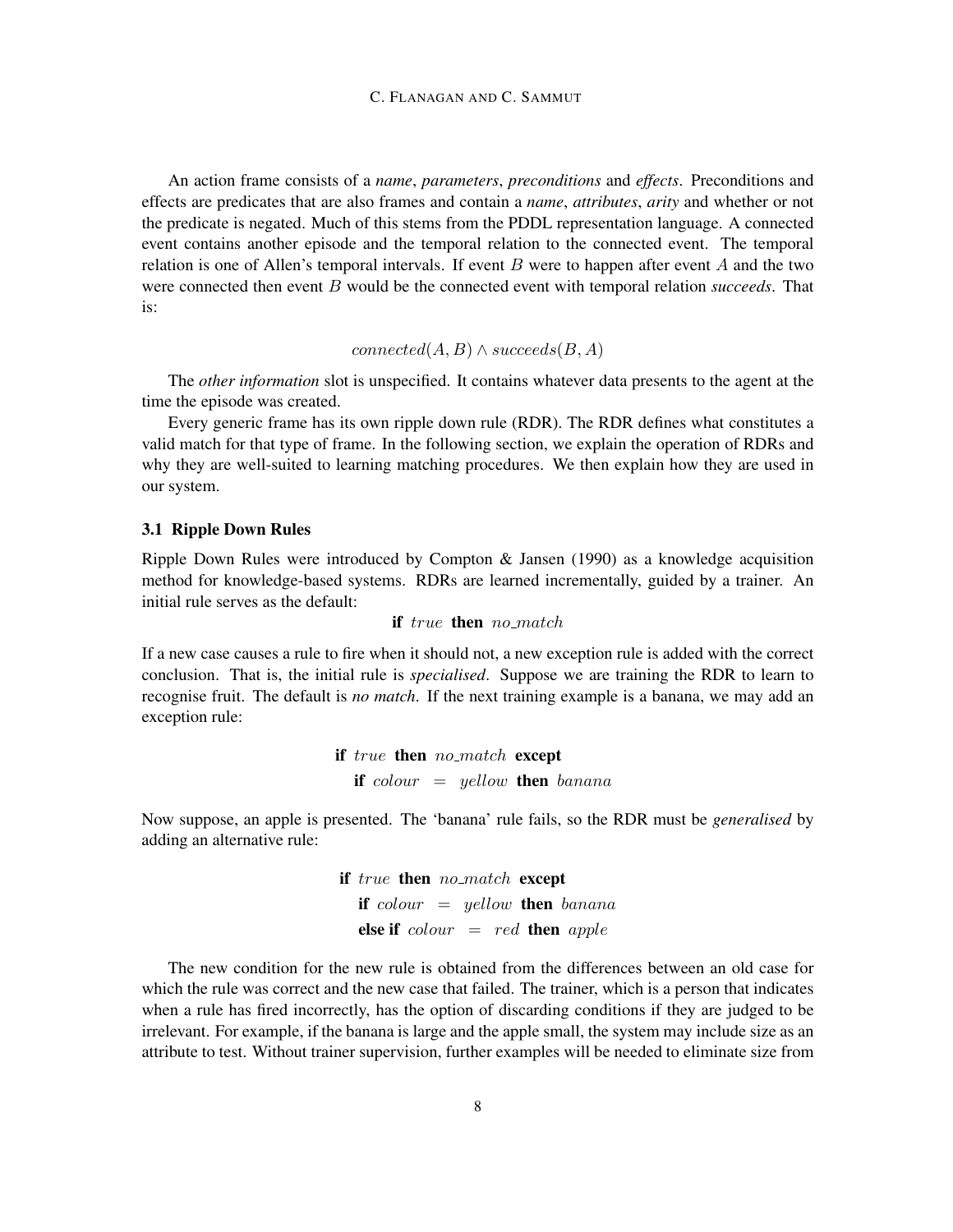consideration. Thus, the trainer's knowledge can help to reduce the number of training examples needed and, consequently, reduce the complexity of the RDR.

Because RDRs store the "cornerstone cases" that caused a new rule to be added, they can provide explanations for their decisions in the form of the conditions satisfied to reach a conclusion and also by presenting example cases.

RDR learning is incremental, which suits our application well. The setting for our experiments is a domestic robot that interacts with the human occupants of a home. We want the robot to be able to retrieve relevant past episodes to assist it in its reasoning about a current situation. If an irrelevant episode is retrieved, RDRs provide a simple method of correcting the matching procedure so that a better match is done in a similar, future, situation.

We already noted that each generic frame has its own unique RDR defining the conditions under which instances of that generic frame match other frames. We also noted that each episode has attributes that are, themselves represented by generic frames: *action, time, location, predicate, connected event* and *episode*. They too have RDRs that are trained to match them, as explained in Section [3.2.](#page-8-0)

When comparing an observation of an episode to a previously stored episode, as an example, a rule might state that, if the data in the action slots are the same in both instances then the episodes match. The data in the action slots are themselves instances of generic action frames which have their own RDRs expressing the conditions under which the actions match. We determine if the action slots match by evaluating the action frame RDR, which checks, for example, if the precondition and the effects are the same. This will be explained in more detail in Section [4.](#page-10-0)

Earlier, we gave two examples events: a glass breaking and a friend visiting. For the glass breaking, the simple rule of checking if the actions match is sufficient. However, that is not the case for when a friend comes to visit as there is other information that is relevant to the event such as what the time is and where it is. As will be explained below, this is where the ability for generic frames to inherit from other generic frames comes in and it is why RDRs are so powerful for event recollection in the context of episodic memory.

# <span id="page-8-0"></span>3.2 Creating Events

Suppose a new event occurs as the result of some action. The action is represented by an instance of the generic action frame, the time of the event is an instance of the generic time frame etc. Each of these generic frames contains a default RDR that may not be applicable to every event. The reason for defining generic rules that apply to all episode frames, time frames, etc, is so that there is some policy by which we can recall event types that have not had a sufficient number of observations for a unique policy to be trained for that event type. So the first step in constructing a new event frame is to identify the type of generic frame that all of the relevant observed data belong to so that an initial episode instance can be created. As noted, this is an instance of an episode in its most generic sense. We then create a new event type so that an individual retrieval policy can be defined for that event type. This is done for every embedded frame in the episode.

For example, in picking up a cup, there are several individual pieces of information that construct the event, including the action (picking it up), the time, the location, etc. Looking just at the action frame, it inherits from the generic *action* frame. The generic action frame contains the default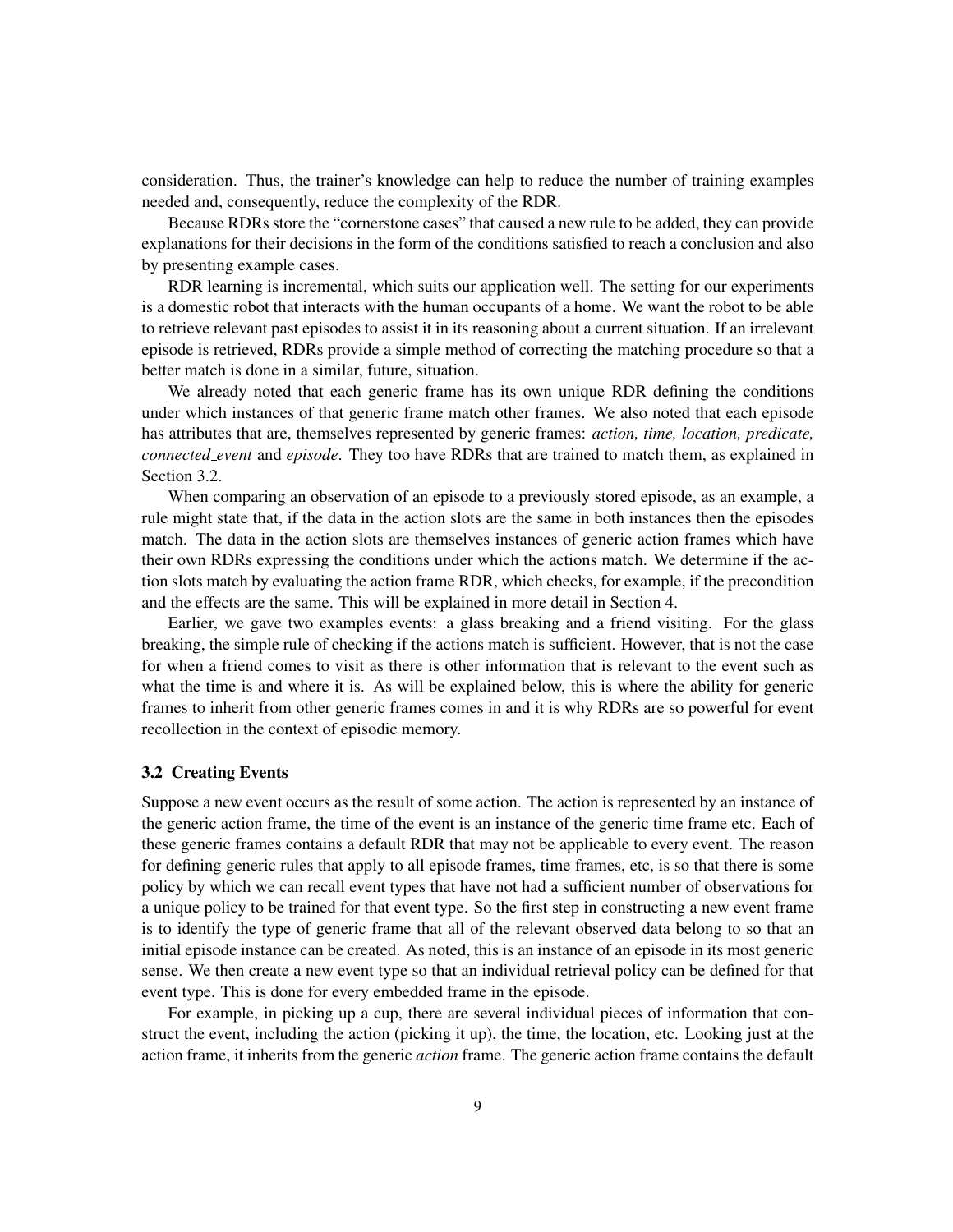## C. FLANAGAN AND C. SAMMUT

<span id="page-9-0"></span>



RDR for all actions, but it may not be applicable to the current action. Empirically we deduced that the best default RDR for the generic action is as follows:

> if true then no match except if precondition =  $1 \wedge$  effect = 1 then match

As noted this may not be applicable to all actions and so the system creates a new subclass of the original *action* frame that initially inherits the default RDR, but then is overridden as the matching procedure for this new type of event is refined. One can think of this process as learning to refine a general concept of an action by constructing specialisations of it that are customised for subsets of different types of events. This process is executed for every data frame that is used in the representation of an episode including the episode frame itself. See figure [2](#page-9-0) which shows the process for creating a new event type. The process can be better summarised in algorithm [1.](#page-9-1) Let the predicate *in(X, Y)* to mean that some frame Y inherits from some generic frame X.

The mechanism by which the RDRs for new generic frames are trained is detailed in Section [4.](#page-10-0) When a new frame has been fully constructed, it is then written to a database. We use the Mongo NoSQL database to provide a persistent store for the robot.

<span id="page-9-1"></span>

| <b>Algorithm 1</b> Creating a New Event Type                              |  |  |
|---------------------------------------------------------------------------|--|--|
| $I_e = Institute frame of episode$                                        |  |  |
| $G_e = \text{Generic frame of } \text{episode}$                           |  |  |
| 1: $in(G_e, I_e) \leftarrow in(G_e, G_{new}) \wedge in(G_{new}, I_e)$     |  |  |
| 2: for instance $I_i$ in $I_e$ do                                         |  |  |
| 3: $in(G_i, I_i) \leftarrow in(G_i, G_{new_i}) \wedge in(G_{new_i}, I_i)$ |  |  |
| $4:$ end for                                                              |  |  |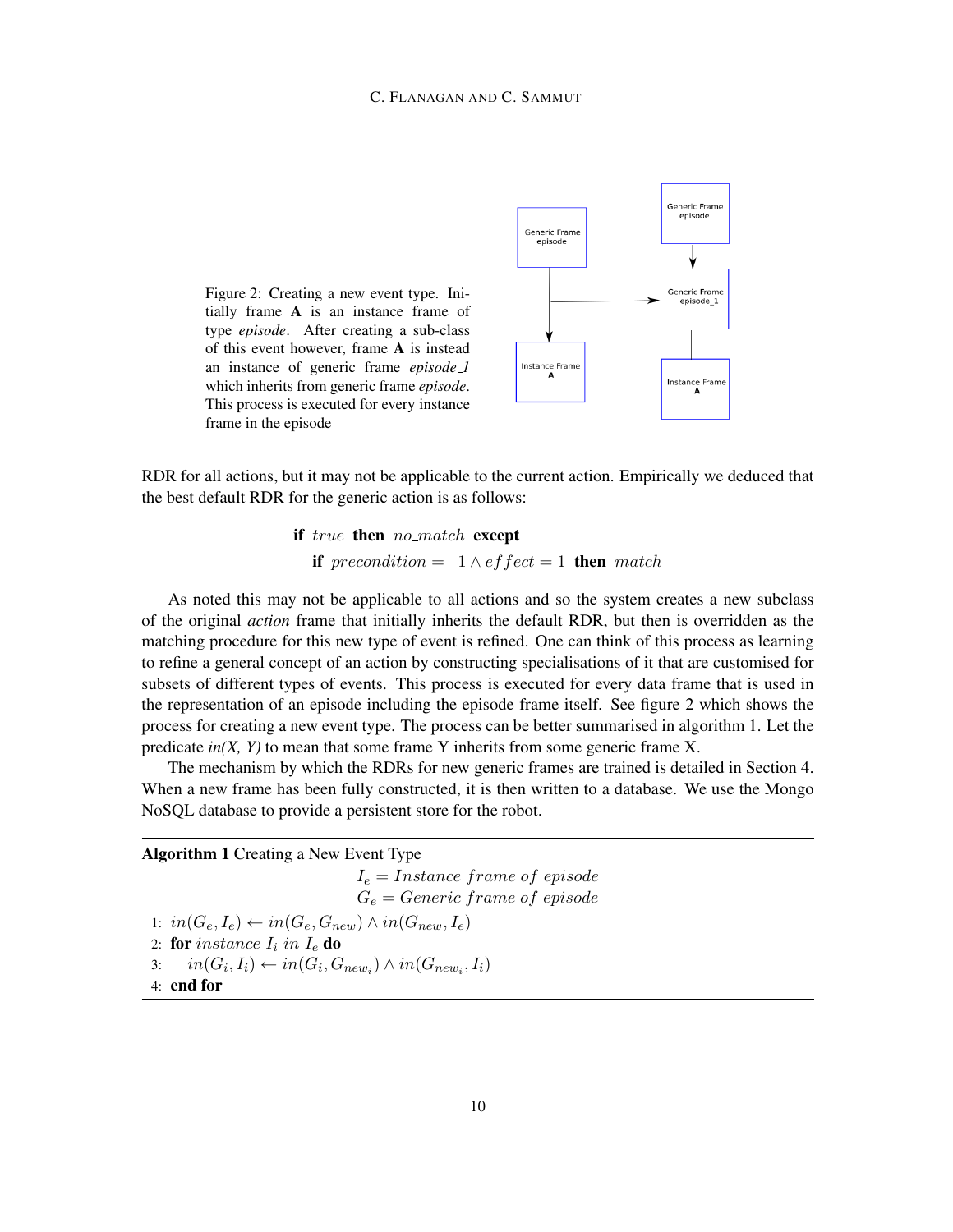<span id="page-10-1"></span>

Figure 3: The frame on the left is the observation. The frame on the right is a candidate match. The frame on the right is an instance of a generic episode type that has at least a partially trained RDR. The shadow box represents that generic episode with the RDR in red. The RDR in this case states that if the value of the action of an event that has been observed matches the value of the action in this particular frame then the events do match. In this case that would be true and so the candidate event would be returned as a valid match to the observation

# <span id="page-10-0"></span>4. Event Retrieval

The database of episodes is split into two separate collections. The first is the episodic collection and the second is the semantic collection. The semantic collection stores non-episodic declarative concepts.

Recalling events is a two phase process and if necessary may be performed on both the semantic and episodic collections. We first perform a *shallow* query where we return events that have at least one or more slot values that match the observation. These events are called candidate matches. The second phase is to evaluate the RDRs for each of the candidate matches to establish if there is an actual match.

When a new event is observed, we first query the semantic collection. The purpose of querying the semantic collection initially is to see if it is possible to establish the event type that the observation is an instance of. The semantic collection stores generalised representations of event types that have been observed more than once. For example, a robot may have observed multiple instances of a person sitting down and turning on the television. So on a subsequent observation of seeing a person sit down the robot queries the semantic collection to see if the observation matches to any of the previously observed events and when a positive match is returned then the objective would be that it anticipates the persons behaviour and turns the television on.

On querying the semantic collection, each candidate match is an instance of a generic event frame that has at least a partially trained RDR specifying the conditions under which that event type matches to an observation. We iterate over each event in the list and evaluate the RDR for the current event.

To evaluate an RDR we compare the values in the slots that are common to the observation and the event we are currently analysing. Events typically have several slots such as time, location, etc. that can have quite complex structures. Therefore to clarify the process we look at the very simple event of breaking a glass, where we are concerned only with the action, see figure [3.](#page-10-1)

In the example of figure [3](#page-10-1) it is clear that the two events do match as the values of the action slots match and are therefore instances of the same event type. However, it is initially not known if the observation is an instance of that event type, and evaluating the RDRs establishes to which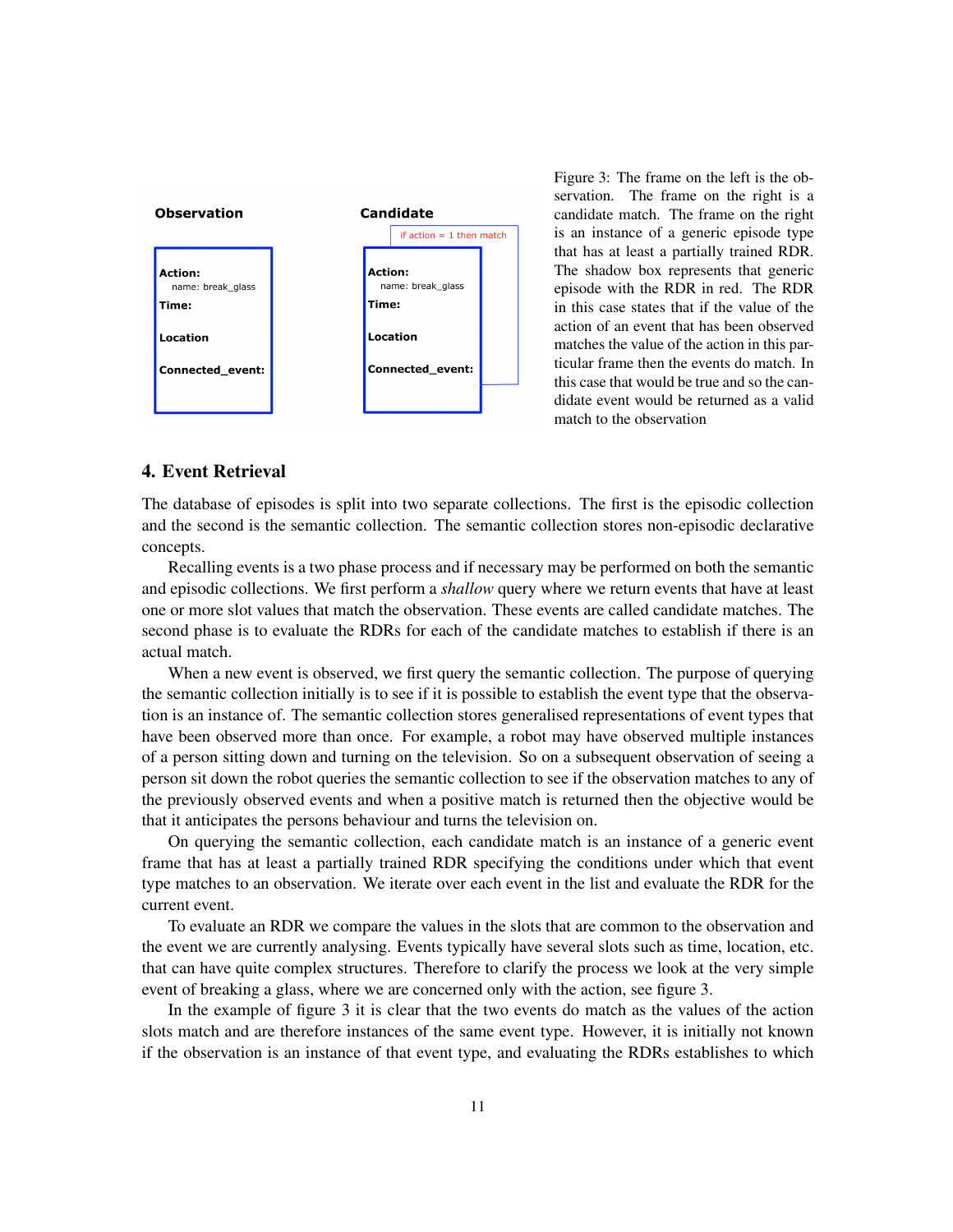subclass of event the observation belongs. This example simplifies the representation of an episode. In practice, we would determine if the action slots matched by evaluating the RDR for the action frame.

If evaluating the rules for a particular event returns that the observation and the current event do not match, we move to the next candidate match and repeat. If none of the events in the semantic collection are valid matches to the observation, we repeat the entire process on the episodic collection.

If, at this stage we still have no matches then it is assumed that it is a new event that we have observed and the process to create a new event type, as outlined in section [3.2,](#page-8-0) is executed.

If there is a valid match with one of the event instances in the episodic collection then we are asked if we would like to train the RDR for this new generic event type. Recall that the episodes in the episodic collection are using, as a recall policy, the default RDRs inherited from the generic episode frame, action frame etc. These were deduced empirically and guarantee that a valid observation to an episode will match. However, as the rules are not yet specialised, it is also likely that several invalid observations will also match. Therefore, when we do have a valid match we must specialise the RDR.

Training the RDR involves iterating over each slot in the event instance and comparing the value of this slot to the value of the same slot in the observation. Depending on whether the two slot values match or not we ask if this is relevant to the events matching. If the value of a slot is itself an instance frame then the process is repeated for this instance frame and this is subsequently done recursively for every embedded instance frame within the event. The process is shown in algorithm [2.](#page-12-0)

On each training iteration performed we are adding at most one new rule to the RDR. The new rule is itself an RDR as RDRs are recursive structures. When adding a rule, we are adding either an exception to a rule already in the RDR or an alternative to a rule in the RDR. Training an RDR is required when a rule incorrectly fired. Either a rule that fired when it should not have, in which case we add an exception to that rule or a rule did not fire when it should have in which case we add an alternative.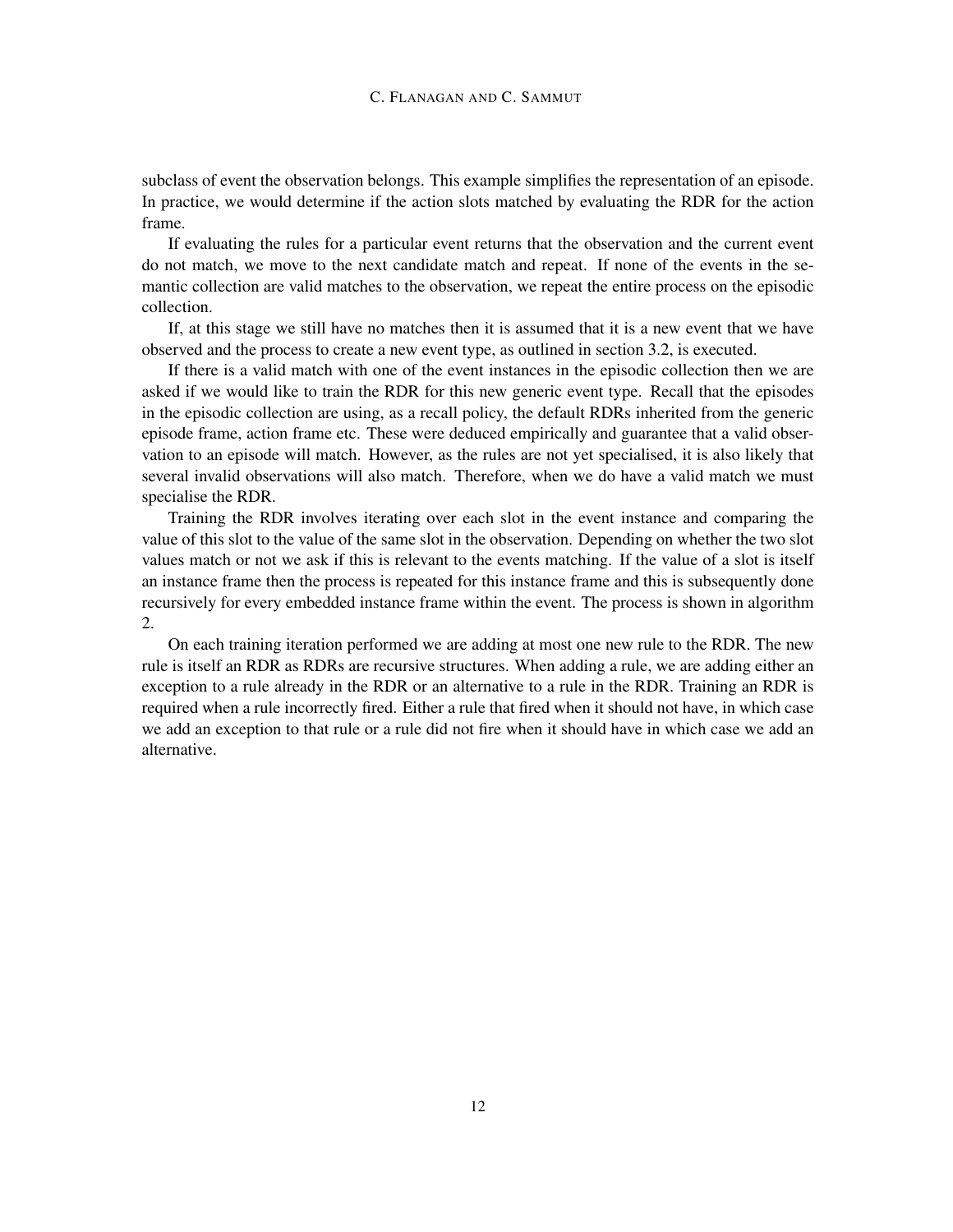<span id="page-12-0"></span>

| <b>Algorithm 2 trainRDR</b>                                  |
|--------------------------------------------------------------|
| <b>Input:</b> InstanceFrames = $(I, J)$                      |
| $G_I$ = Generic from which I inherits                        |
| $RDR$ r new                                                  |
| RDR r_last $\rightarrow$ Last fired rule in RDR for $G_I$    |
| whyFired $\rightarrow$ true if r_last fired when shouldn't   |
| $V_{S_x}$ $\rightarrow$ value of slot S in instance x        |
| $ask \rightarrow do$ instances I and J match?                |
| response = wait for response                                 |
| $updateConclusion(r_new, response)$                          |
| for Slot S in I do                                           |
| $ask \leftarrow$ is this slot relevant to whether the events |
| match?                                                       |
| if no then                                                   |
| continue                                                     |
| end if                                                       |
| if $V_{S_I} = type(I)$ then                                  |
| $I \leftarrow V_{S_I}$                                       |
| $J \leftarrow V_{S_L}$                                       |
| train $RDR(I, J)$                                            |
| else                                                         |
| updateConditions(r_new, $V_{S_I}, V_{S_J}$ )                 |
| end if                                                       |
| end for                                                      |
| $updateRule(r_new, r-last, whyFixed)$                        |

Algorithm 3 updateConclusion

Input: RDR rule, String response

if response  $=$  yes then rule.conclusion ← match else rule.conclusion ← no match end if

| <b>Algorithm 4</b> updateConditions                 | <b>Algorithm 5</b> updateRule                        |
|-----------------------------------------------------|------------------------------------------------------|
| <b>Input:</b> $RDR rule, Slots = (S_1, S_2)$        | Input:                                               |
|                                                     | $RDR = (new-rule, last-rule), bool why Fried$        |
| Condition $c = \{$ slot_name, comparison_value $\}$ |                                                      |
| <b>if</b> $V_{S_1} = V_{S_2}$ then                  | <b>if</b> why Fired <b>then</b>                      |
| c.comparison_value = $true$                         | <i>last_rule.exception.add(new_rule)</i>             |
| else                                                | else                                                 |
| c.comparison_value = $false$                        | <i>last_rule</i> .alternative.add( <i>new_rule</i> ) |
| end if                                              | end if                                               |
| c.slot_name = <i>name of</i> $S_1$                  |                                                      |
| rule.add(c)                                         |                                                      |
|                                                     |                                                      |

As noted by Kendall-Morwick  $&$  Leake [\(2014\)](#page-17-9) one of the main factors that needs to be taken into consideration in event retrieval is the efficiency of the retrieval process. One of the more common approaches taken is to limit the number of candidate cases returned in the phase-1 query. We chose not to constrain the number of candidate matches in the first phase as we do not want to risk filtering out a potentially valid match. Our phase one query is performed on a NoSQL database which is capable of retrieval in logarithmic time and so is very efficient. Our second phase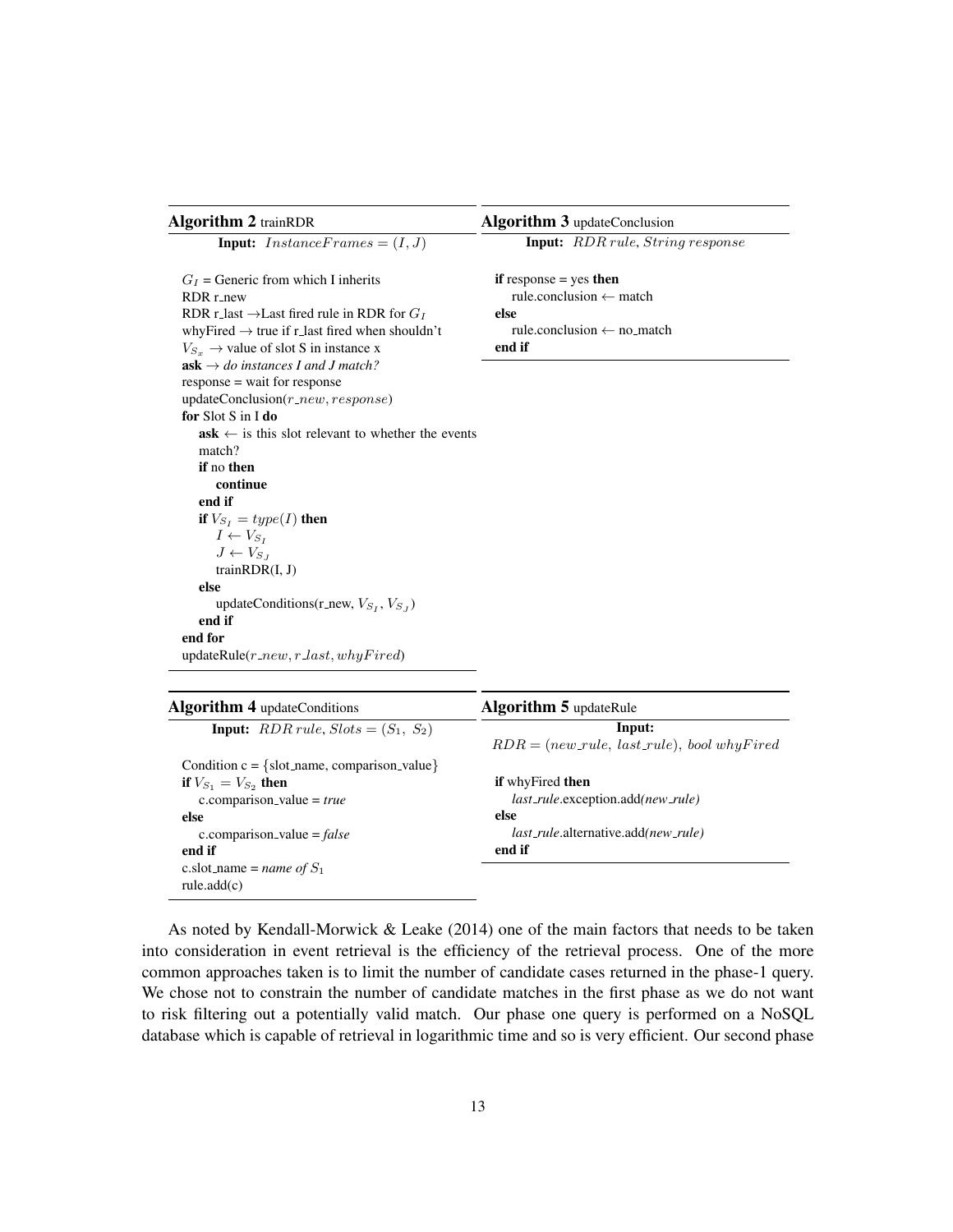is evaluated in linear time  $O(n)$ . RDRs themselves are evaluated in constant time  $O(1)$  and we perform this evaluation  $n$  times depending on the number of candidate matches.

The matching algorithm could be improved by compiling the RDRs into a matching network, similar to a Rete network [\(Forgy](#page-16-7) [\(1982\)](#page-16-7)). The network would allow the system to fire an RDR when certain data are present. This means that our retrieval algorithm could be much improved in time complexity as we would not need a linear traversal of each event, evaluating the RDRs one at a time. On a small database this would be acceptable however, as the database of episodes grows, a more efficient retrieval will be essential.

# 5. Evaluation and Results

Our evaluation tests two things: how quickly can an RDR be trained for each event type; and how successfully can instances of that event type be recalled. When referring to how quickly an RDR can be trained we are referring to the number of observations of an event required to train the RDR. We created ten types of events that may be experienced by a domestic robot. Some of the event types, while unique, are connected. For example, cleaning a broken glass is connected to and succeeds the event of the glass falling and breaking. To test how many observations of an event we need to create an RDR that is able to retrieve correct observations, we create a synthetic data set. We manually create events that already have correct RDRs defined for them and use these RDRs to generate new training events. The evaluation then requires the learning system to recreate the RDRs that generated the data.

For each type of event, we synthesise fifty random observations or instances of that event type that we know match the event, i.e. positive examples, and fifty random observations that we know do not match to the event, i.e. negative examples. We refer to the event from which we are synthesising data as the *base event*.

Figure [4](#page-14-0) shows an example of how an instance frame is synthesised. An RDR is associated with each generic frame, specifying the matching rule for instances of that generic frame. Slots in a generic frame contain the range of allowable values in the corresponding slot of an instance frame. So if a rule specifies a particular value, a positive example must contain that value. The slot values for negative examples are randomly chosen from the other alternatives. If a slot value is not specified by a rule, that slot may randomly take any allowable value.

The structure of one of the base events is shown in figure [5.](#page-14-1) In this example, the event is that of a robot getting a beer. For the evaluation, we synthesis 50 positive and 50 negative examples of ten different types of events:

- 1. A glass falling and breaking;
- 2. Cleaning a broken glass;
- 3. Turning on the television;
- 4. A person sitting on the couch;
- 5. Getting a beer;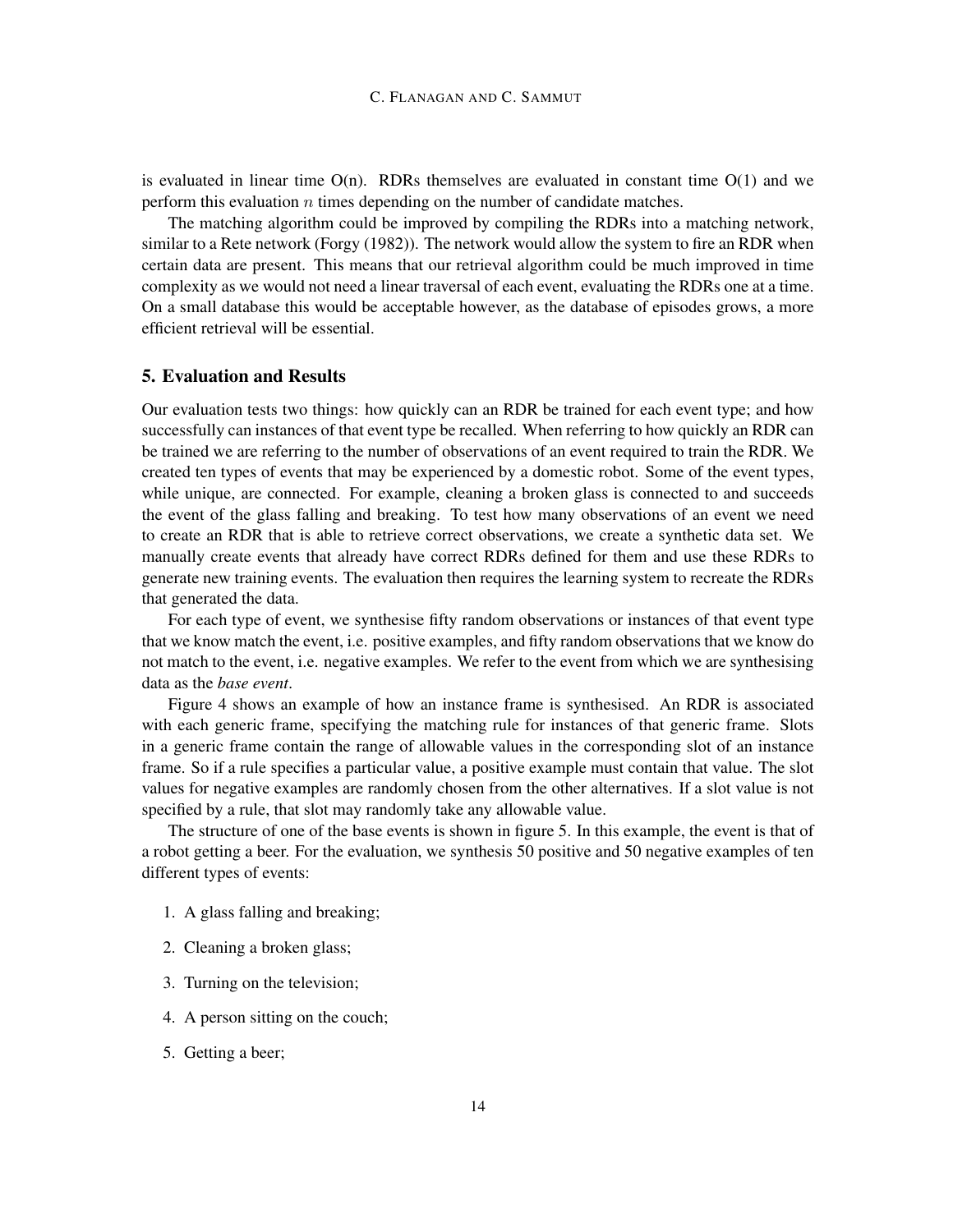<span id="page-14-0"></span>Year: [1900->2020] Month: [Jan->Dec] **Week: [0->3]** Day: [1->31] Weekday: [Mon->Sun] Hour: [0->23] Minute: [0->59] Morning: [yes, no] Evening: [yes, no] Night: [yes, no]

Figure 4: A generic frame for representing the time of an event. Each slot contains a list of possible values that a slot in a time frame instance can have. For example, if the month of the event is June and the RDR for this type of event requires that the month of two events must match, then to create a positive example, the month slot of the time frame is assigned the value, June. To create a negative example, the system randomly chooses any other value.

<span id="page-14-1"></span>

Figure 5: An episode where a robot gets a beer. Slots that refer to other frames are indicated by blue arrows. The RDR matching rules (in red) for each frame are stored in the corresponding generic frame. UID stands for Unique ID. Note that the diagram only shows the compound action that achieves the goal. We omit all the sub-actions need to implement this high-level behaviour. A frame like this would usually be preceded by an event such as, for example, sitting down and switching on the television, which then triggers this behaviour.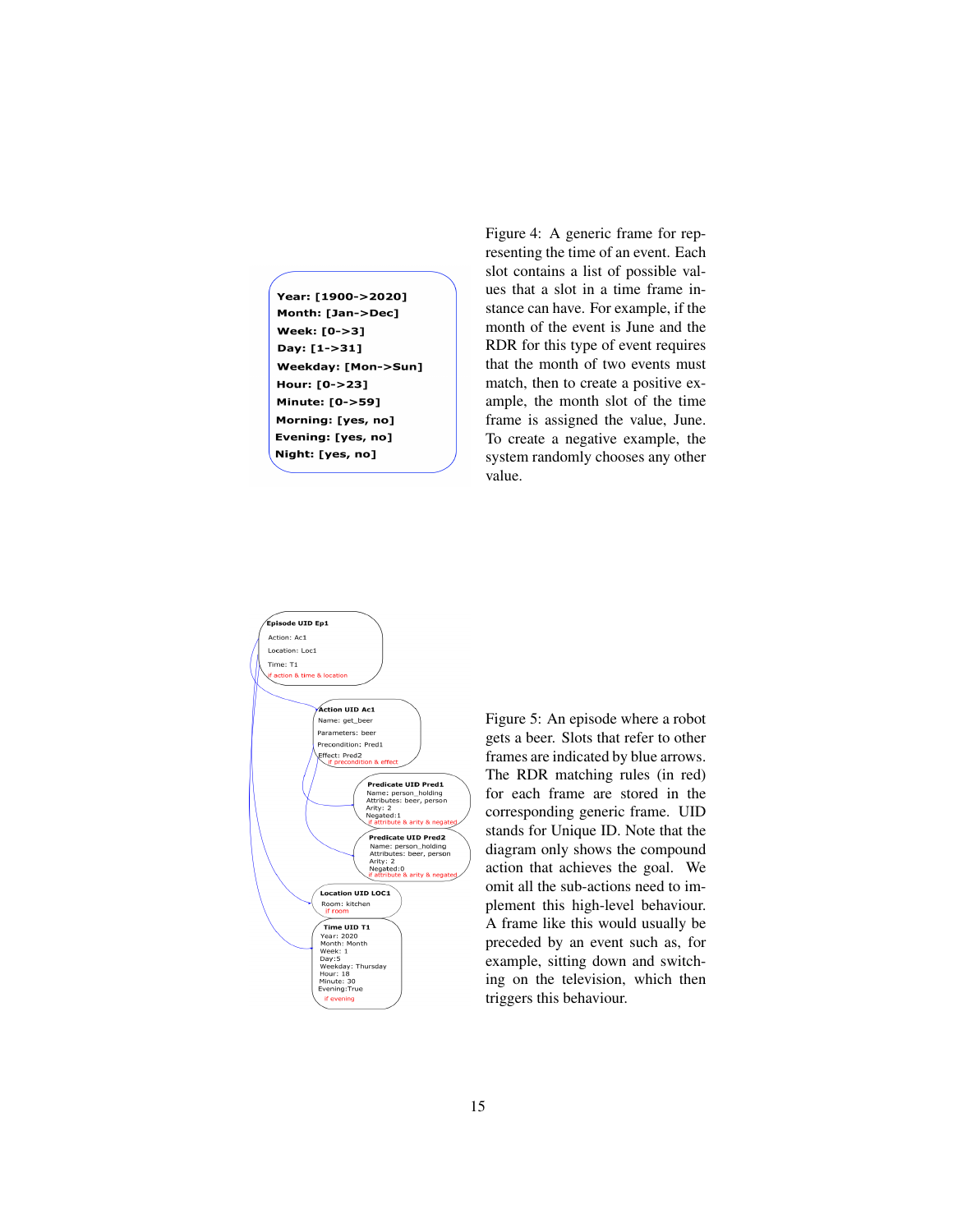- 6. A person coming home;
- 7. A person waking up;
- 8. A person taking a shower;
- 9. A person entering the kitchen;
- 10. Making breakfast.

Although getting a beer seems like a very specific type of event, the examples are varied because the times and locations and preceding and succeeding events are generated randomly. So the RDR acquisition must learn which properties are essential and which are not.

RDR training is incremental, which is appropriate for teaching a robot in a home setting, as new training examples occur one at a time. On average, only a few training examples, often just two, are needed to create an RDR that successfully matches new events. If the system creates a rule that is too general or too specific, it is easily corrected when a new case is encountered.

To measure how many training examples are required for an RDR to converge, we randomly choose a positive example and construct the initial RDR. If the RDR correctly classifies all the remaining examples, we stop. If not, like a covering algorithm, we successively choose new random positive and negative examples to extend the RDR. This process is detailed in algorithm [2.](#page-12-0)

Of the events types that we tested, it was found that only two observations were required to train an RDR that was then able to successfully recall instances of that event type at a later stage. The system successfully matched all events that were expected to match the current event and did not incorrectly recall any of the events that we were not expecting to match.

Many of the methods for event retrieval that we reviewed rely on trying to fit a single match cue to every possible eventuality. [Lim et al.](#page-17-10) [\(2011\)](#page-17-10) use a method called a *compound cue* to retrieve events that, on a small collection of episodes will work very effectively, but as the sample size grows, it leads to multiple, undesirable matches of events. As each of our event types has its own matching rule, this will not occur, unless the rule requires further training. Another approach by [Chang & Tan](#page-16-1) [\(2017\)](#page-16-1) uses adaptive resonance theory to handle partial or noisy matching cues. As already explained this is not a problem that RDRs suffer from. The other benefit of using RDRs is that if an event RDR was not trained correctly and an incorrect event was retrieved or a correct event was not retrieved, we are able to dynamically update the rule without the need to rebuild the system.

# 6. Conclusion and Future Work

We have presented a novel method for event retrieval using ripple down rules for episodic memory. On ten simulated types of events, we are able to achieve perfect recall after a single training instance per event type. There are several extensions that we plan. One is to determine when an observation can be filtered out as an event. Most changes to the state of the world have inconsequential effects. For example, moving a plate from one side of the table to the other. However, with the current model, all changes are considered equal. There are other problems related to connected events. The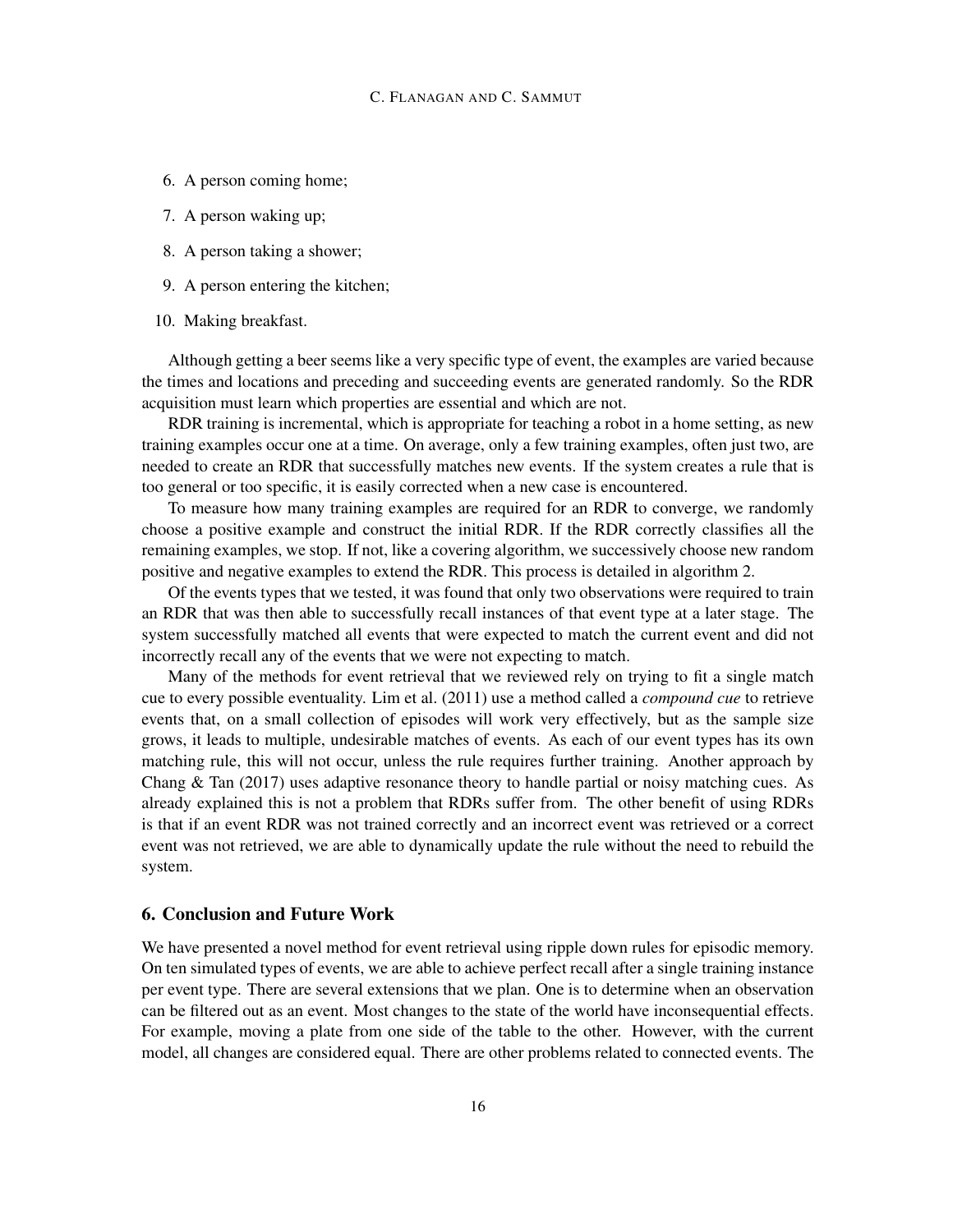first is, at what point do we decide if two events are connected and at what point do we stop? This is not trivial as it means deciding on a metric by which we can decide that two events are relevant to one another aside from just being temporally close to each other.

The efficiency of the matching procedure could be significantly improved if the RDRs can be compiled into something similar to a RETE network [\(Forgy](#page-16-7) [\(1982\)](#page-16-7)). We also do not address the issue of forgetting episodes in this paper. Forgetting certain episodic memories is essential to performance because as the database of episodes increases, a greater demand is placed on the retrieval algorithm. [Nuxoll et al.](#page-18-10) [\(2010\)](#page-18-10) compare the most common algorithms used for forgetting episodes and conclude that an activation based approach, whereby episodes are selected for removal from memory based on certain criteria relating to the frequency and recency of a particular episode's recall has the best performance.

# 7. Acknowledgements

We would like to thank Prof. Paul Compton for his very insightful feedback on the research presented above.

#### References

- <span id="page-16-6"></span>Allen, J. F. (1990). Maintaining knowledge about temporal intervals. *Readings in qualitative reasoning about physical systems*, *26*, 361–372.
- <span id="page-16-5"></span>Botvinick, M., Ritter, S., X. Wang, J., Kurth-Nelson, Z., Blundell, C., & Hassabis, D. (2019). Reinforcement learning, fast and slow. *Trends in Cognitive Sciences*.
- <span id="page-16-1"></span>Chang, P.-H., & Tan, A.-H. (2017). Encoding and recall of spatio-temporal episodic memory in real time. *Proceedings of the 26th International Joint Conference on Artificial Intelligence* (pp. 1490–1496). AAAI Press. From [http://dl.acm.org/citation.cfm?id=3172077.3172094.](http://dl.acm.org/citation.cfm?id=3172077.3172094)
- <span id="page-16-3"></span>Compton, P., Edwards, G., Kang, B., Lazarus, L., Malor, R., Preston, P., & Srinivasan, A. (1992). Ripple down rules: Turning knowledge acquisition into knowledge maintenance. *Artificial Intelligence in Medicine*, *4*, 463 – 475. From [http://www.sciencedirect.com/science/article/pii/](http://www.sciencedirect.com/science/article/pii/093336579290013F) [093336579290013F.](http://www.sciencedirect.com/science/article/pii/093336579290013F) Representing Knowledge in Medical Decision Support Systems.
- <span id="page-16-2"></span>Compton, P., & Jansen, R. (1990). Knowledge in context: A strategy for expert system maintenance. *AI '88* (pp. 292–306). Berlin, Heidelberg: Springer Berlin Heidelberg.
- <span id="page-16-0"></span>Derbinsky, N., & Laird, J. E. (2009). Efficiently implementing episodic memory. *Lecture Notes in Computer Science (including subseries Lecture Notes in Artificial Intelligence and Lecture Notes in Bioinformatics)*, *5650 LNAI*, 403–417.
- <span id="page-16-7"></span>Forgy, C. L. (1982). Rete: A fast algorithm for the many pattern/many object pattern match problem. *Artificial Intelligence*, *19*, 17 – 37. From [http://www.sciencedirect.com/science/article/pii/](http://www.sciencedirect.com/science/article/pii/0004370282900200) [0004370282900200.](http://www.sciencedirect.com/science/article/pii/0004370282900200)
- <span id="page-16-4"></span>Gaines, B. R., & Compton, P. (1995). Induction of ripple-down rules applied to modeling large databases. *Journal of Intelligent Information Systems*, *5*, 211–228. From [https://doi.org/10.1007/](https://doi.org/10.1007/BF00962234)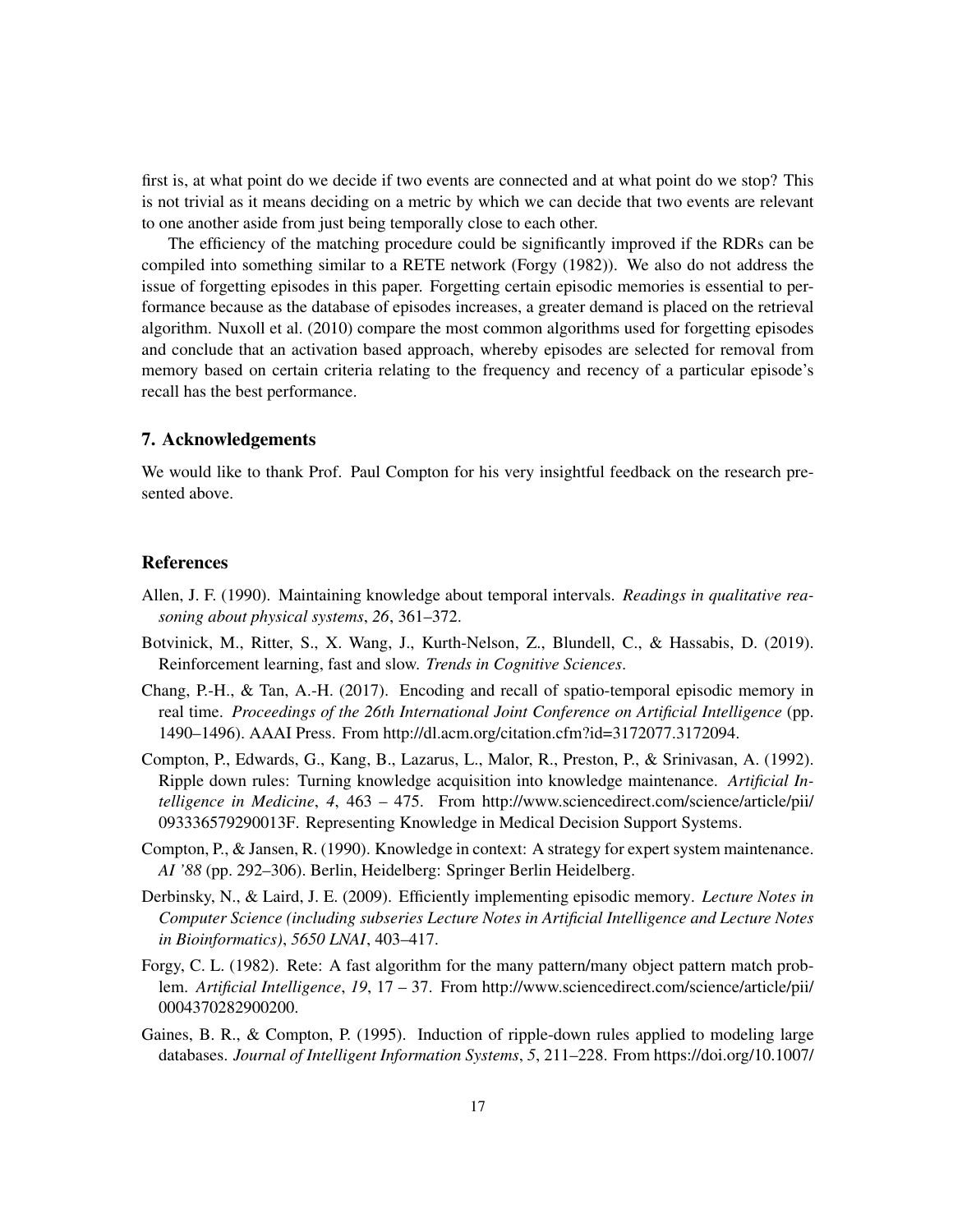[BF00962234.](https://doi.org/10.1007/BF00962234)

<span id="page-17-13"></span>Hoffmann, J. (2001). Ff: The fast-forward planning system. *AI Magazine*, *22*, 57–62.

- <span id="page-17-2"></span>Homem, T. P. D., Santos, P. E., Costa], A. H. R., [da Costa Bianchi], R. A., & de Mantaras], R. L. (2020). Qualitative case-based reasoning and learning. *Artificial Intelligence*, *283*, 103258. From [http://www.sciencedirect.com/science/article/pii/S0004370218303424.](http://www.sciencedirect.com/science/article/pii/S0004370218303424)
- <span id="page-17-1"></span>Jockel, S., Westhoff, D., & Jianwei Zhang (2007). Epirome - a novel framework to investigate highlevel episodic robot memory. *2007 IEEE International Conference on Robotics and Biomimetics (ROBIO)* (pp. 1075–1080).
- <span id="page-17-9"></span>Kendall-Morwick, J., & Leake, D. (2014). *A study of two-phase retrieval for process-oriented case-based reasoning*, (pp. 7–27). Berlin, Heidelberg: Springer Berlin Heidelberg. From [https:](https://doi.org/10.1007/978-3-642-38736-4_2) [//doi.org/10.1007/978-3-642-38736-4](https://doi.org/10.1007/978-3-642-38736-4_2) 2.
- <span id="page-17-8"></span>Kolodner, J. (2014). *Case-based reasoning*. Morgan Kaufmann.
- <span id="page-17-3"></span>Korpan, R., & Epstein, S. L. (2018). Toward Natural Explanations for a Robot's Navigation Plans.
- <span id="page-17-7"></span>Kumar, A., et al. (2016). Ask Me Anything: Dynamic Memory Networks for Natural Language Processing. *Proceedings of The 33rd International Conference on Machine Learning, PMLR 48*, *48*, 1378–1387. From [http://proceedings.mlr.press/v48/kumar16.html](http://proceedings.mlr.press/v48/kumar16.html{%}0Ahttp://proceedings.mlr.press/v48/kumar16.pdf){%}0Ahttp://proceedings. [mlr.press/v48/kumar16.pdf.](http://proceedings.mlr.press/v48/kumar16.html{%}0Ahttp://proceedings.mlr.press/v48/kumar16.pdf)
- <span id="page-17-0"></span>Laird, J. E., Newell, A., & Rosenbloom, P. S. (1987). SOAR: An architecture for general intelligence. *Artificial Intelligence*, *33*, 1–64. From [http://www.sciencedirect.com/science/article/pii/](http://www.sciencedirect.com/science/article/pii/0004370287900506) [0004370287900506.](http://www.sciencedirect.com/science/article/pii/0004370287900506)
- <span id="page-17-10"></span>Lim, M. Y., Aylett, R., Vargas, P. A., Ho, W. C., & Dias, J. a. (2011). Human-like memory retrieval mechanisms for social companions. *The 10th International Conference on Autonomous Agents and Multiagent Systems - Volume 3* (pp. 1117–1118). Richland, SC: International Foundation for Autonomous Agents and Multiagent Systems. From [http://dl.acm.org/citation.cfm?id=2034396.](http://dl.acm.org/citation.cfm?id=2034396.2034446) [2034446.](http://dl.acm.org/citation.cfm?id=2034396.2034446)
- <span id="page-17-6"></span>Lin, Z., Zhao, T., Yang, G., & Zhang, L. (2018). Episodic memory deep q-networks. *Proceedings of the Twenty-Seventh International Joint Conference on Artificial Intelligence, IJCAI-18* (pp. 2433–2439). International Joint Conferences on Artificial Intelligence Organization. From [https:](https://doi.org/10.24963/ijcai.2018/337) [//doi.org/10.24963/ijcai.2018/337.](https://doi.org/10.24963/ijcai.2018/337)
- <span id="page-17-4"></span>Liu, D., Cong, M., & Du, Y. (2017a). Episodic Memory-Based Robotic Planning under Uncertainty. *IEEE Transactions on Industrial Electronics*, *64*, 1762–1772.
- <span id="page-17-5"></span>Liu, D., Cong, M., Du, Y., Zou, Q., & Cui, Y. (2017b). Robotic autonomous behavior selection using episodic memory and attention system. *Industrial Robot: An International Journal*, *44*, 353–362. From [http://www.emeraldinsight.com/doi/10.1108/IR-09-2016-0250.](http://www.emeraldinsight.com/doi/10.1108/IR-09-2016-0250)
- <span id="page-17-12"></span>McGill, M., Sammut, C., & Westendorp, J. (2008). FrameScript: A Multi-modal Scripting Language.
- <span id="page-17-11"></span>Minsky, M. (1975). Minsky's frame system theory. *Proceedings of the 1975 Workshop on Theoretical Issues in Natural Language Processing* (pp. 104–116). Stroudsburg, PA, USA: Association for Computational Linguistics. From [https://doi.org/10.3115/980190.980222.](https://doi.org/10.3115/980190.980222)